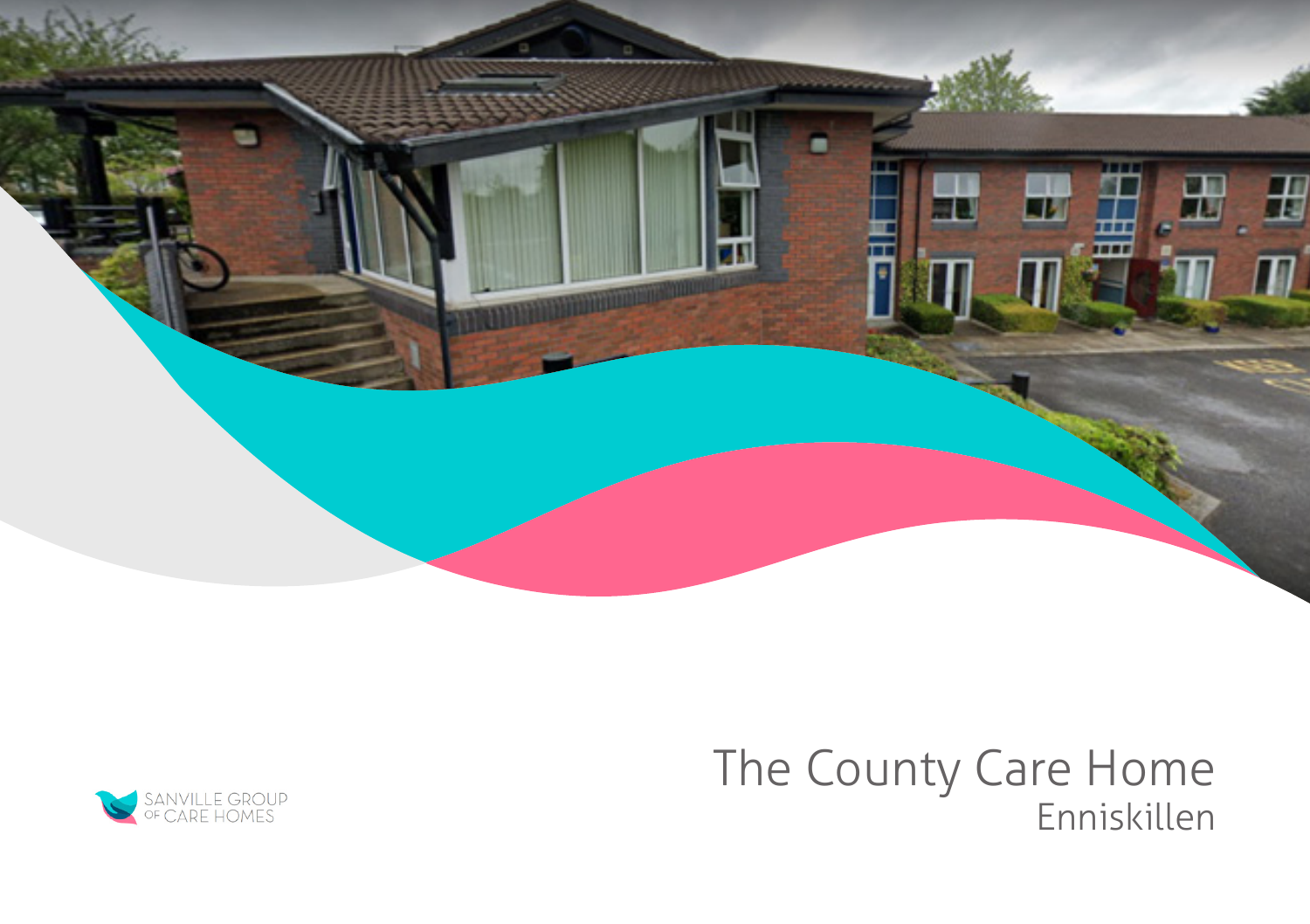## WELCOME TO THE COUNTY CARE HOME

The County Care Home Is located on an elevated site just off the Tempo road in Enniskillen, This is a purpose built care home offering personalised care in a place you can call home. This carefully designed home allow us to offer a range of care services from nursing to specialist dementia care. We deliver compassionate and life enhancing care in a place like no other.

### $66$

*To provide exceptional, compassionate, personalised care that enhances the lives of residents.*

99

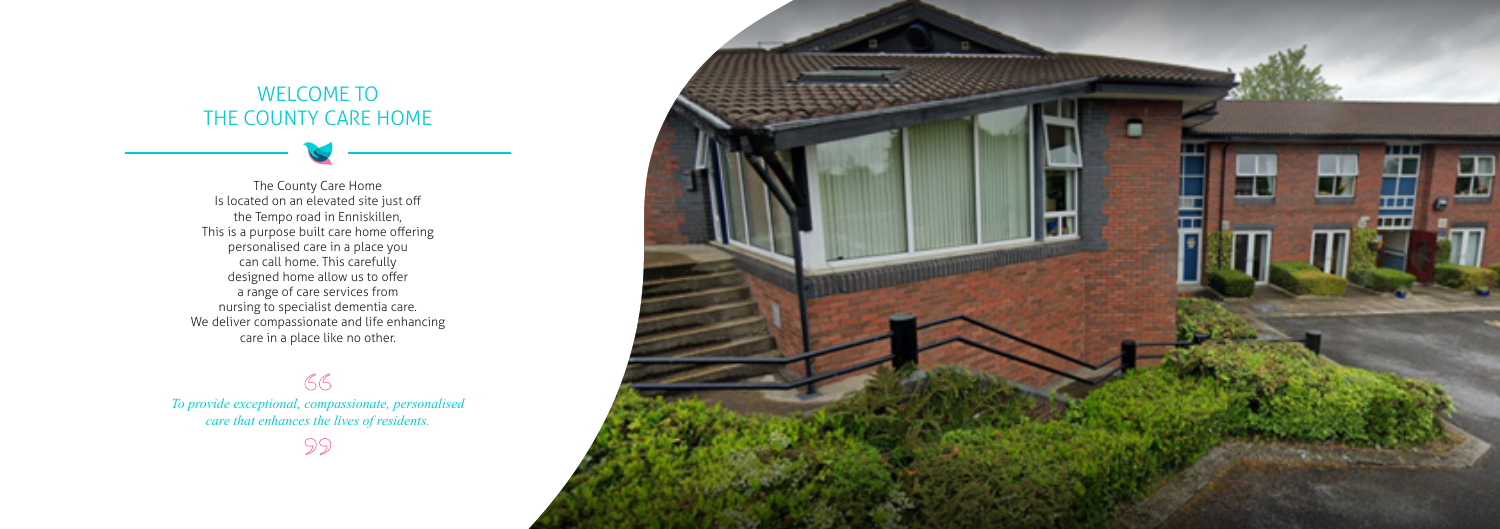

#### An environment where people can RELAX, SOCIALISE AND THRIVE

We believe that in later life, the place you call home is every bit as important as the care you receive.

The County Care Home excels in both these areas. Our unique location gives us the space and atmosphere to provide every single resident the bespoke support they need. Our hand picked team of experienced and highly trained staff are on hand to support in living life to the full.

We believe that personalised care helps residents live as independently as possible and retain the quality of life that means so much. That's why the care we provide is always built around and directed by you, the individual.

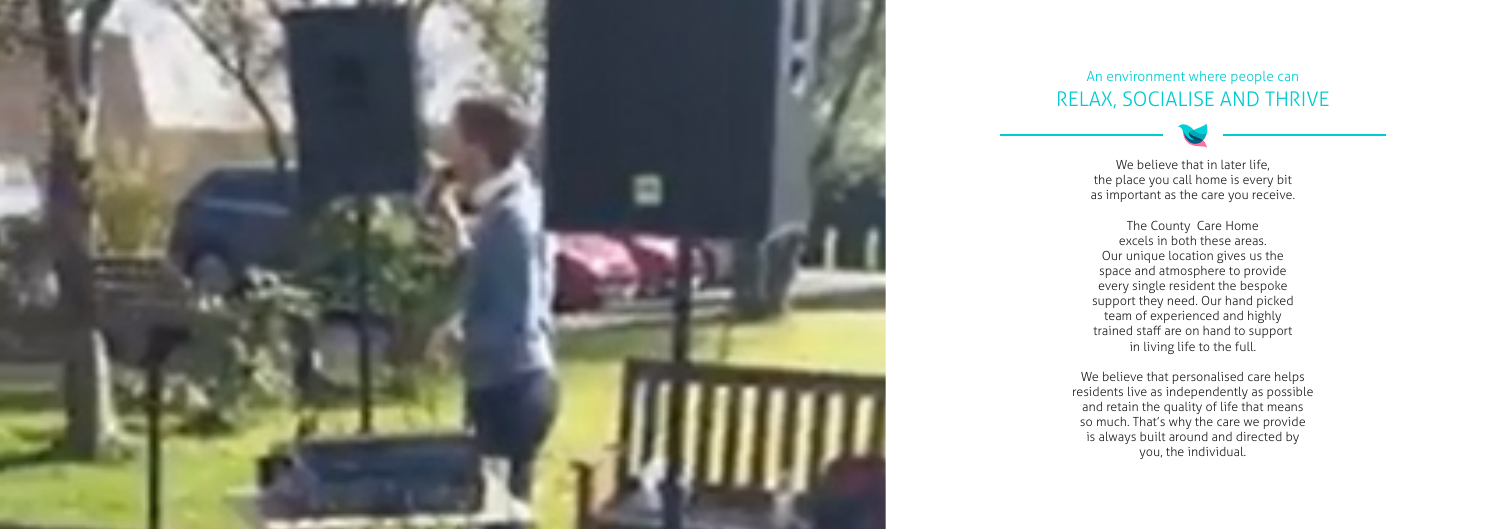



It's also about dignity. When it becomes difficult to look after yourself, care delivered with compassion can make a life-changing difference. This is what we provide, and in doing so in the beautiful surroundings of The County Care Home we create the perfect atmosphere to relax, socialise, thrive and live life.

Our fabulous chef will allow you to enjoy delicious and fresh home cooked meals. Home made breads and puddings are baked daily, here are are served in our homely dining room, though our Server staff are happy to provide in-room dining if preferred.



We also enjoy hosting fun and welcoming events to involve friends, family and the local community to be a part of life at the County.

Our residents enjoy participating in the regular DIY club, visiting nearby Ardhowen Theatre, Killyhevlin Hotel for tea dances and arts and crafts creative sessions with our team of Activity Coordinators. The gardens in are all fully accessible with wide winding pathways and plenty of benches available if residents need to take a rest whilst enjoying a daily walk in the sunshine.

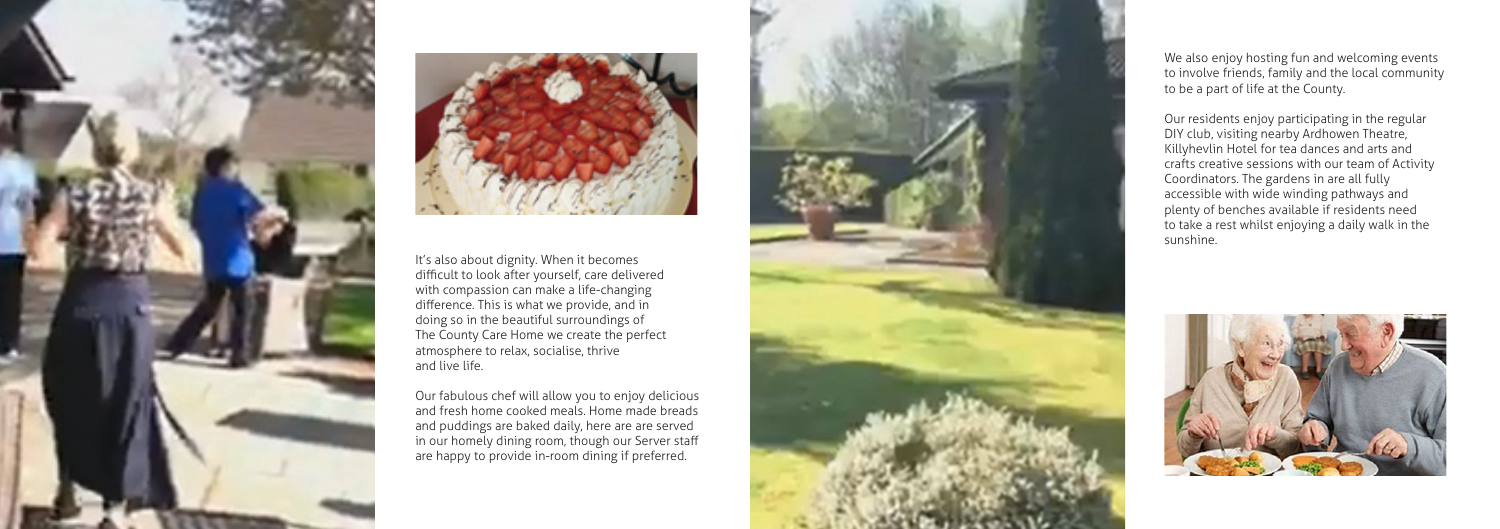The County Care Home is housed in the former County Hospital Site in Enniskillen

The old County Hospital was completed in 1821. It was paid for and run by private donation and in 1836 it cost £1,400 per year. In 1896 it was taken over by the County Council and a year later an extension fund was started by Dr.Kidd. Over the next 30 years many improvements were carried out including the installation of an X-ray machine and an Ultra Violet Unit in 1928. All this was paid for by fund raising and donation.

 In 1949 it was taken over by the state and in 1964 the new Erne

Hospital on the Cornagrade Road was opened on the site of the Workhouse . The County become the main geriatric care hospital for Fermanagh area. As the new Care of the Elderly wing opened at the Erne Hospital the County Hospital ceased with the last facility the hospital laundry closing it's doors for the last time in 1989. Staff transferred to the Erne Hospital and it too closed it's doors on 21st June 2012 on the day that the new South West Acute Hospital opened.

After many years of being unused and unloved, it has been lovingly brought back to life to begin a new chapter.



## A brief history of the County Hospital in Enniskillen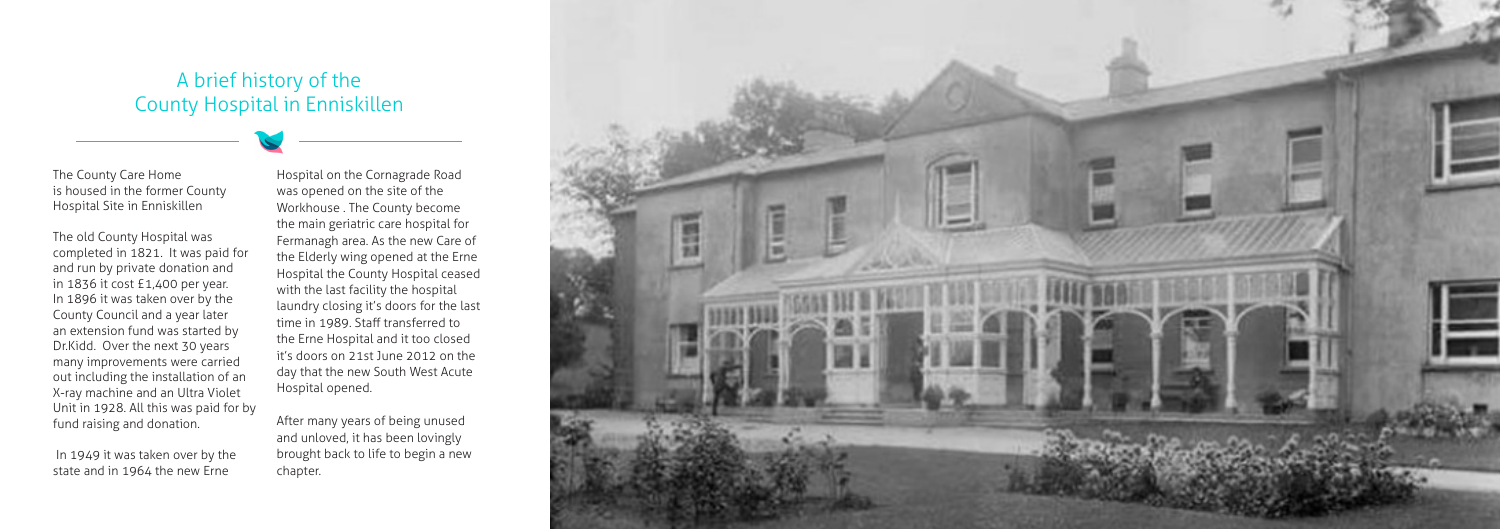## TO ARRANGE A VISIT

R

Of the County Care Home, 42 Tempo Road, Enniskillen BT74 6HR

> Simply Call T. 028 6632 3845

email admin@sanvillegroup.co.uk or pop in anytime

General Enquires:

email admin@sanvillegroup.co.uk

www.sanvillegroup.co.uk